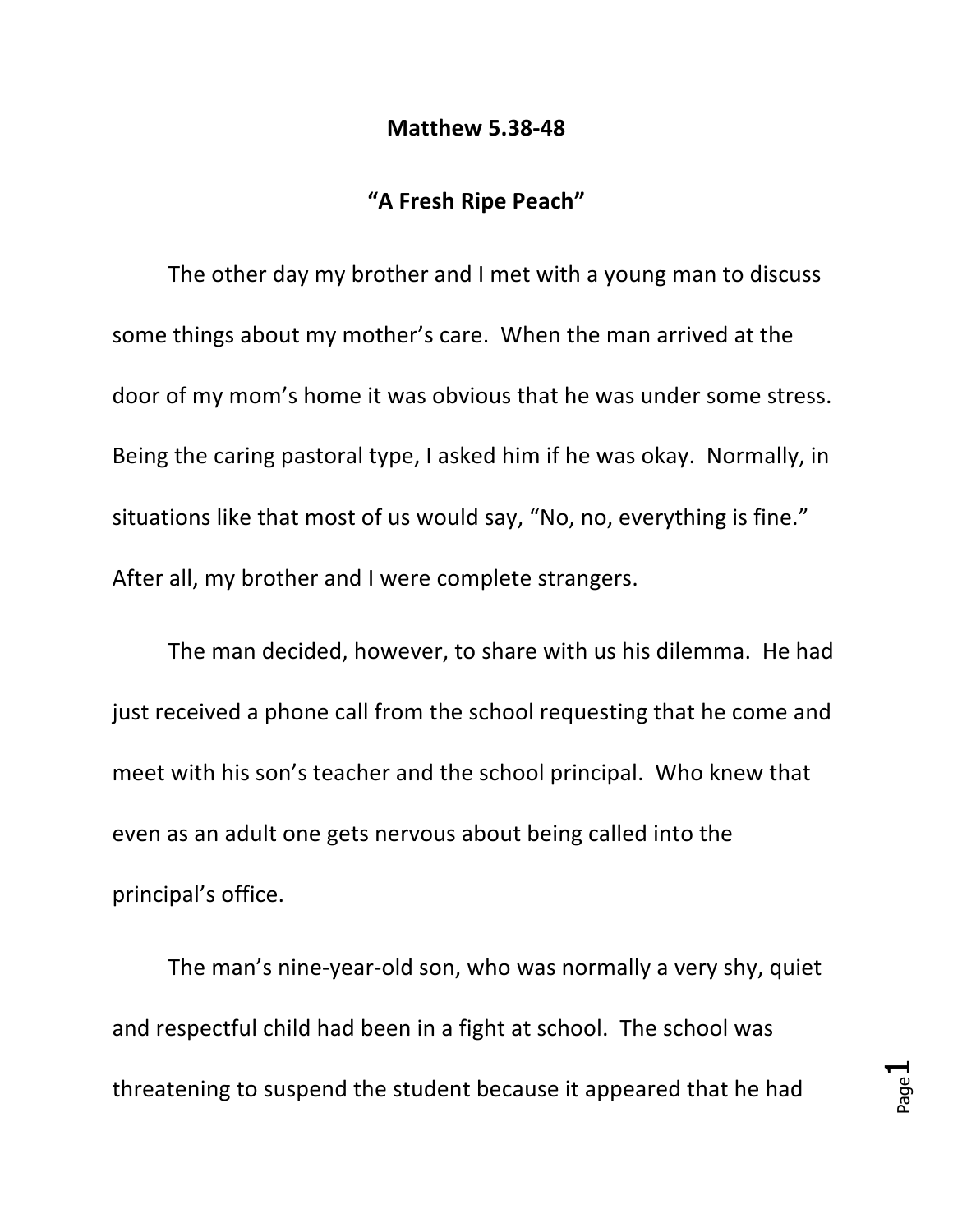initiated the fight. Dad, like any good parent, was understandably upset. 

The father went on to say that he wondered about whether his son was being bullied in school and that this fight may have been a response to that reality. His son was a little smaller than most of the boys in his class and he wasn't into sports. Dad mused that perhaps this fight was a good thing. Maybe it might toughen his son up a little. Sometimes you have throw the first punch to show the bully who is in charge. Sometime violence is justifiable.

My brother and I did not know how to respond. We were both bullied as kids in school. We were both short kids with obvious quirks which made us acceptable targets for bullying. My brother responded by becoming an athlete. I responded by going inward.

I do remember one day deciding that I had enough of being picked on by the older kids. So, at recess I found someone smaller than me, who also happened to be a friend. His name was Steven. I went up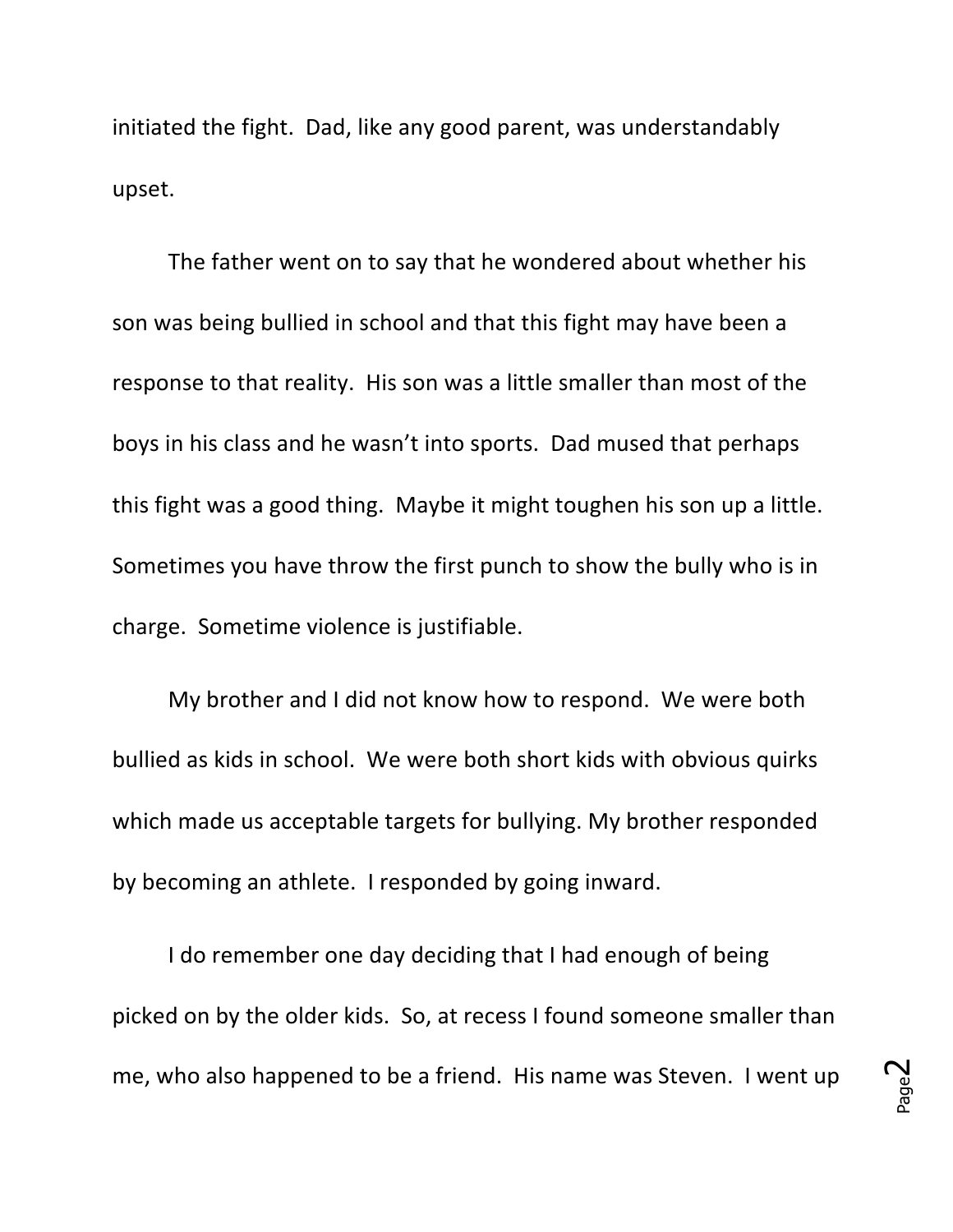to him and punched him in the stomach as hard as I could. I was probably seven or eight years old at the time. He doubled over and burst into tears. I immediately felt awful. That moment has stayed with throughout my life. My act of violence did not stop the bullying. If anything, it only intensified the bulling. I continued to be bullied til I finally left high school. I learned an important lesson that day; violence only creates more violence. A couple of summers ago, I was in a coffee shop with my mom in my home town of Beamsville and we ran into Steven's dad. He was a business associate of my father's. I again felt my guilt about what I did that day. I asked about his son. Steven was doing fine. He had moved on, but that day still troubled me.

This all came back to me as I read these words from our gospel reading today from Matthew chapter five: "You have heard that it was said, "An eye for an eye and a tooth for a tooth." But I say to you, do not resist an evil doer. But if anyone strikes you on the right cheek, turn the other also." I have often wondered what I would have done if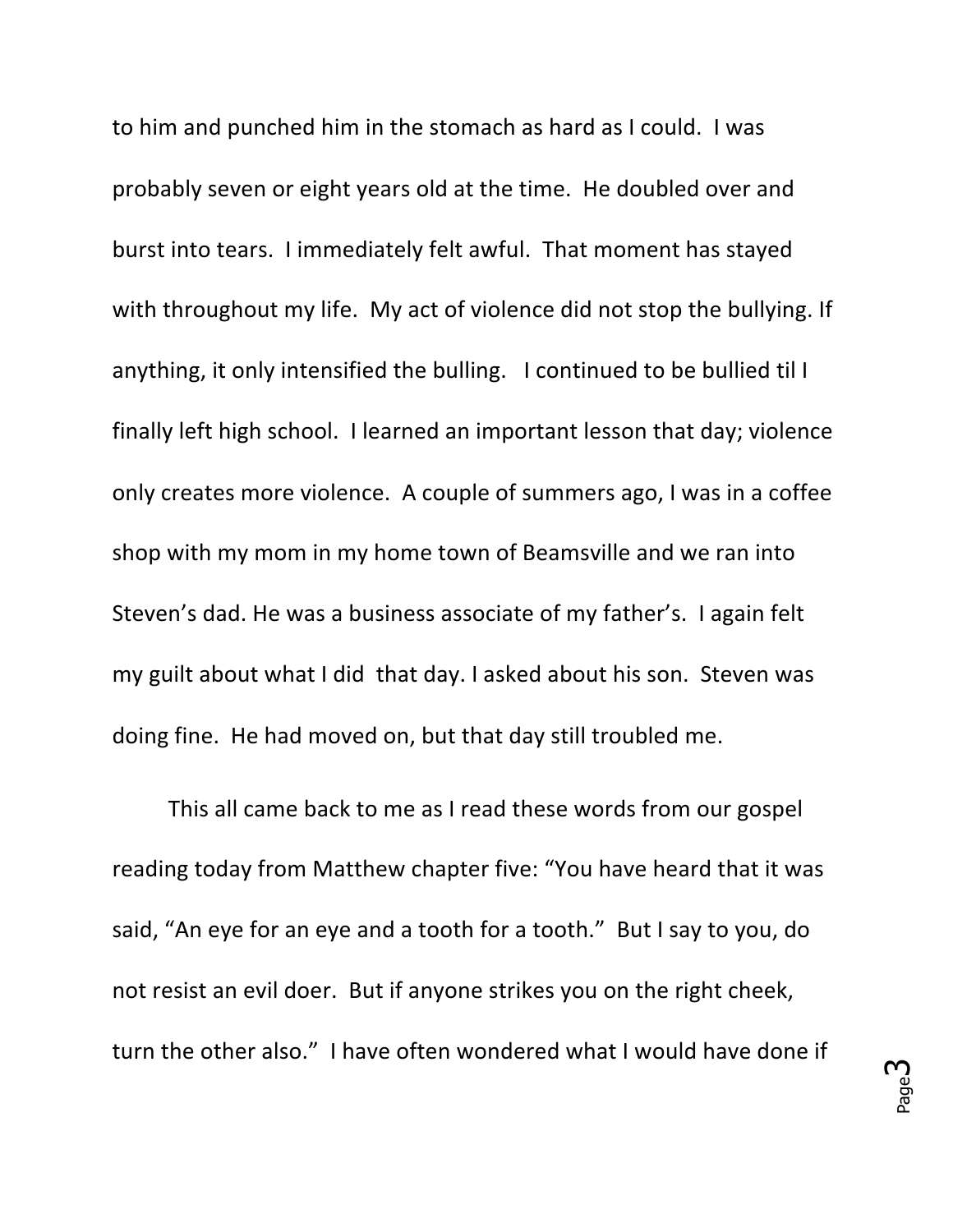Steven had got up and said; "Hit me again." I have also wondered whether Jesus had ever been bullied in school?

Turning the other cheek is a hard thing to do whether you are a nine-year old boy on a school play ground or an octogenarian living in a retirement home. Retaliation comes much easier. We are genetically programmed to protect ourselves.

In our passage, today, Jesus goes on to encourage his followers to do several difficult things. Each of these invitations by Jesus goes against our basic instinct for self-preservation. Jesus suggests that if someone wants to sue you, let them. If someone wants your coat, give them your cloak. If someone begs you for money, give it to them. Uncertainly, Jesus did not really mean that, did he? What if they use my money to by drugs?

Jesus goes on to say that we should even love our enemies. He concludes by saying; "Be perfect, therefore, as your heavenly father is perfect." This seems like crazy talk. It reminds us once again that

Page 4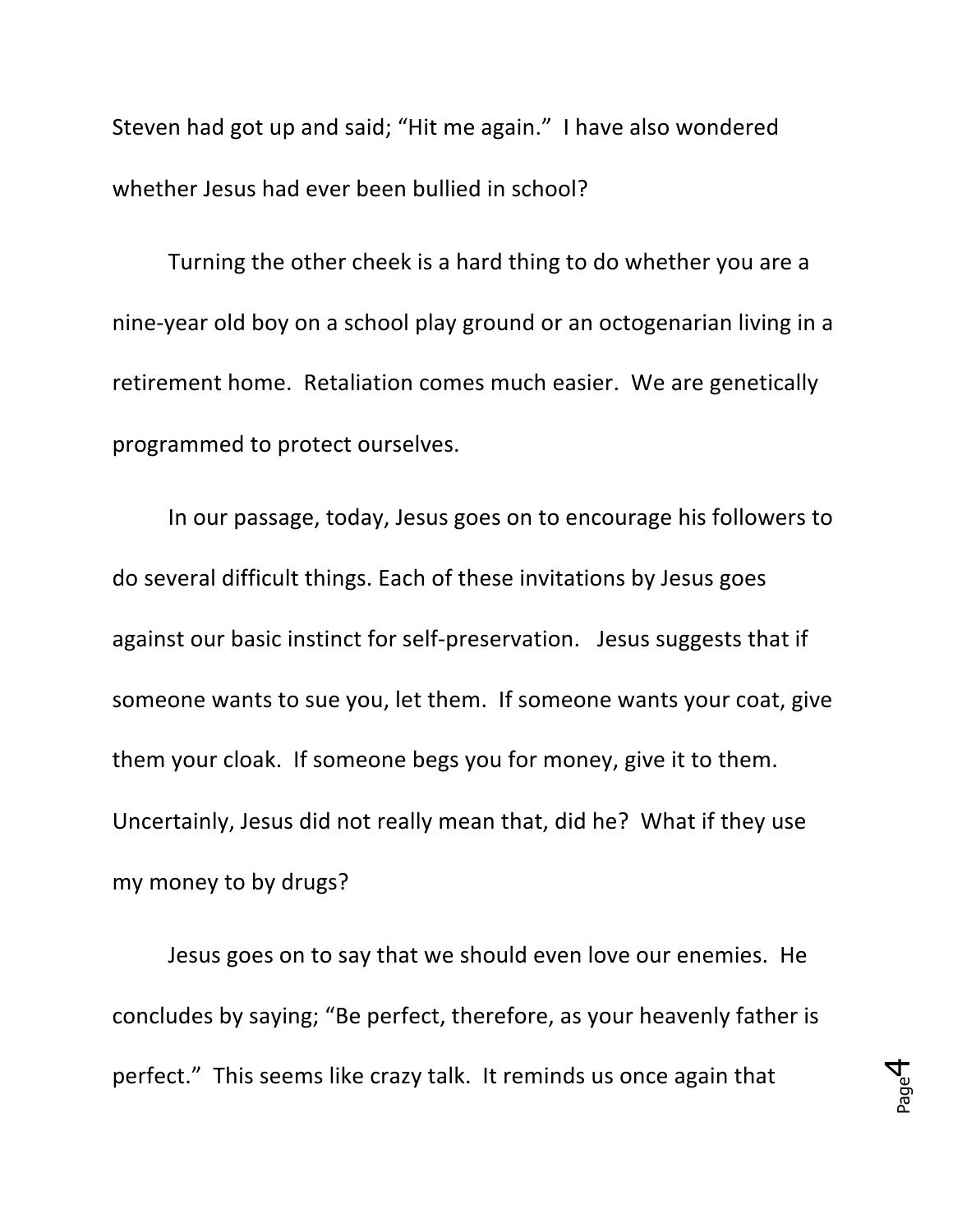following Jesus is not easy. This kingdom that Jesus is building is an upside-down kingdom.

We minister types are sometimes guilty of keeping the message too light. We like to talk about God's love. We don't like to offend by being too demanding. We like to keep it warm and fuzzy. Sometimes we are content to offer helping after helping of bunnies and chocolate covered Easter eggs. Jesus did not. Jesus was not afraid to call his followers to higher standard of living. He was not afraid to invite his followers to do the hard work of becoming all that they were created and gifted by God to be.

Is it even possible to love our enemies? Is it possible to stand up to a bully without using violence? Is it possible to give to everyone who asks? Is it possible to create a world where every one has a warm place to sleep and enough food to eat? Is it possible to be perfect as God perfect? Is it possible to be holy as God is holy? If it is not possible, then why try.

Page ഥ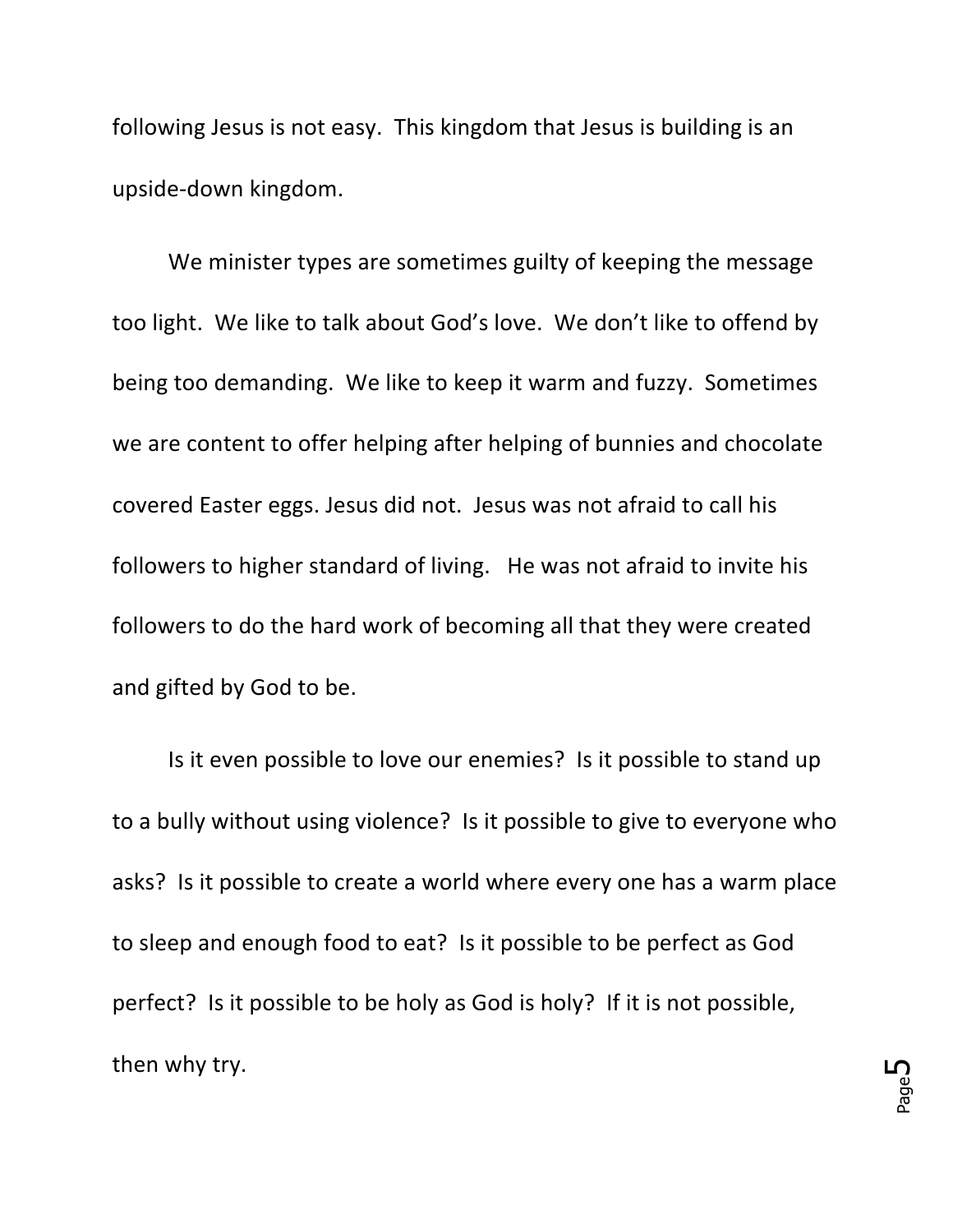What does Jesus really mean when he says; "be perfect as your heavenly father is perfect?" What did God mean when God said through Moses; "You shall be holy, for I the Lord your God am holy?"

We often confuse holiness with following a set of rules and regulations; "Don't drink, don't smoke, don't go with girls that do." Holiness is more than just following right rules it is about having a right heart. To be holy as God is holy is to have a heart that beats with the same passion as God's heart. From that passage in Leviticus we discover that God has a heart of compassion for the poor. Therefore, God's people are called to have a heart for the poor. God has a forgiving and generous heart. Therefore, we are called to have a forgiving and generous heart. God has a heart that beats for justice and integrity and so should God's people.

In our passage from Matthew the term translated as perfect can also be translated as whole or ripe as in a fresh ripe tomato. I like that image it compliments the garden image we talked about last year.

Page 6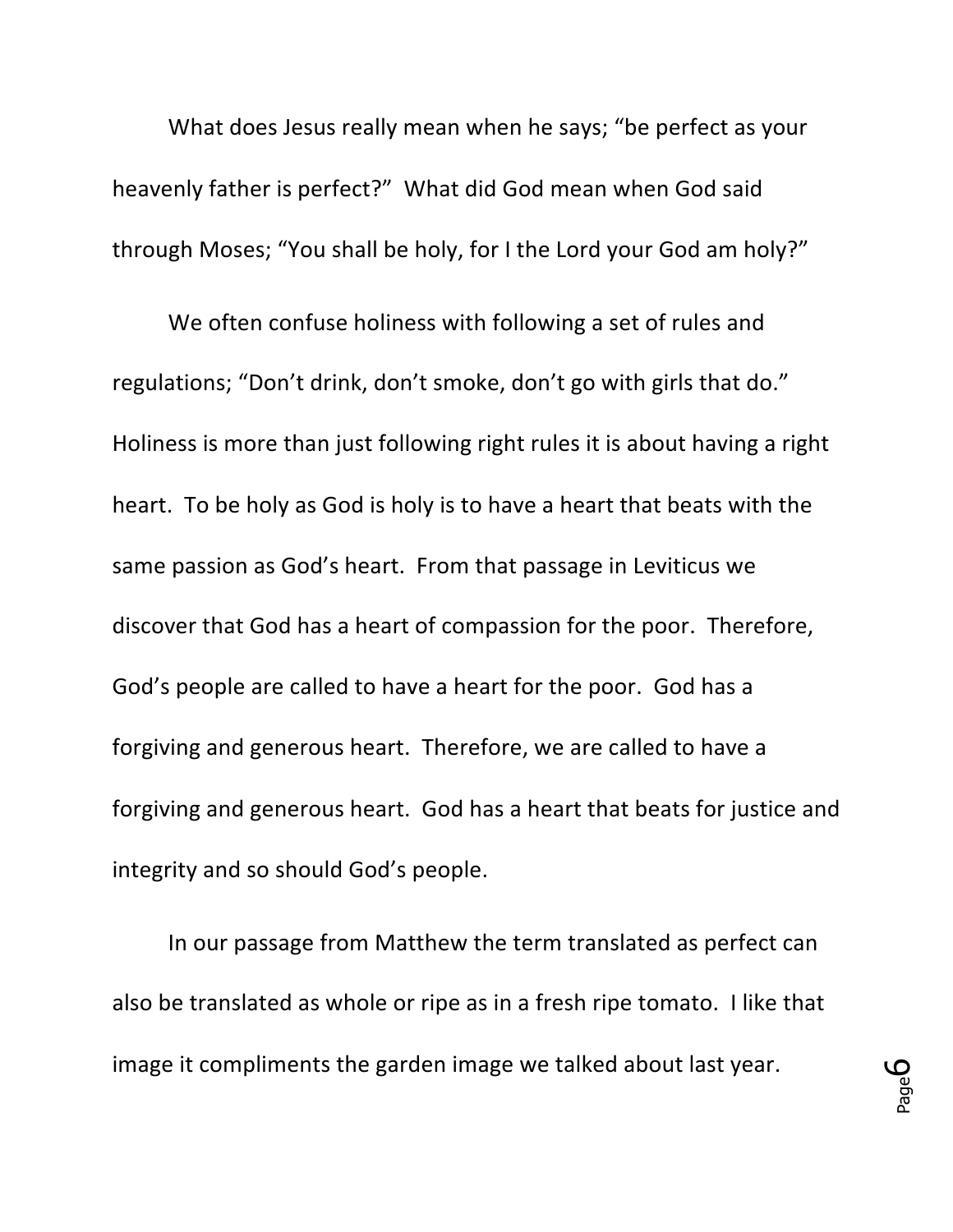I grew up in the fruit belt. One of my favourite fruits is the peach. For me, there is nothing more delicious on a warm August day then biting into a fresh ripe peach. To be perfect then is to be like a fresh ripe peach which means being exactly what we are created, called and gifted to be. I invite each us to consider that the journey of our lives is about ripening into the person God intended us to be.

One of the things I learned from growing up in the fruit belt was that fresh ripe peaches don't just happen. They take a lot of time, hard work and God's generous gift of sunlight and rain not to mention temperate winters and good soil. I think there is an important lesson to remember in that. To become the fresh ripe peach that God has called and gifted us to be takes a lot of hard work and time and the generous gift of God's grace.

Following Jesus is not easy. We don't learn to turn the other cheek or forgive our enemies over night. It takes a lot of small choices over a long time. As one of my favourite spiritual writers, Eugene